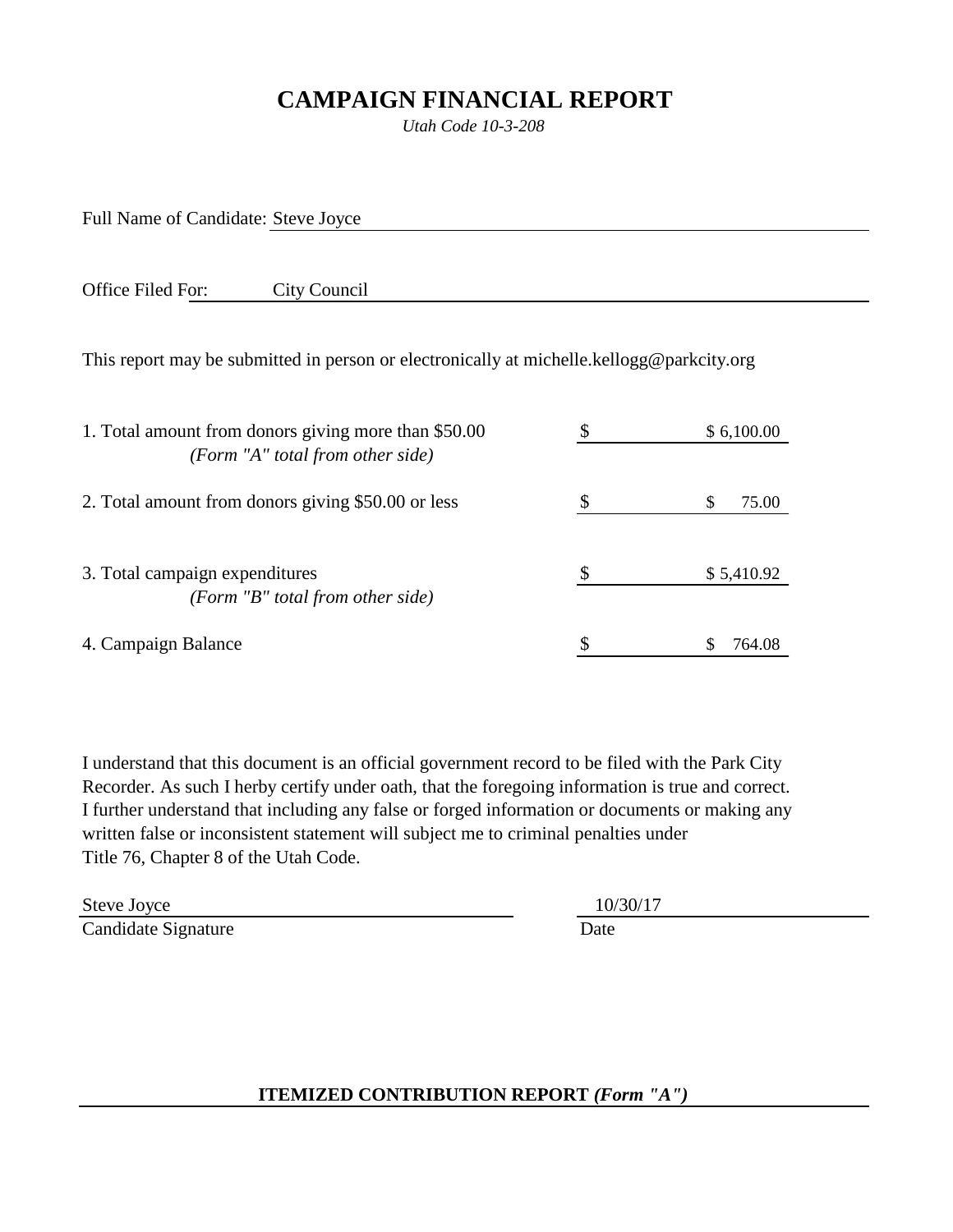| Date<br>Received | Name of<br>Contributor        | Mailing Address & Zip Code                | Amount of<br>Contribution |       |
|------------------|-------------------------------|-------------------------------------------|---------------------------|-------|
| 6/6/17           | Julie Joyce                   | 1505 April Mountain Dr, 84060             | \$                        | 1,000 |
| 6/19/17          | James and Marianne Nelson     | 300 Deer Crest Estates Drive, #802, 84060 | \$                        | 1,000 |
| 7/6/17           | Greg Glynis and Miriam Mason  | 1495 April Mountain Dr, 84060             | \$                        | 500   |
| 7/18/17          | Charlie and Mary Wintzer      | 320 McHenry St, 84060                     |                           | 200   |
| 7/19/17          | Chuck Mollard                 | 2100 Bear Hollow Dr, 84098                |                           | 25    |
| 7/19/17          | Clay and Alesia Stuard        | 2892 American Saddler Dr, 84060           | \$                        | 300   |
| 7/19/17          | Rick and Linda Smaligo        | 4963 Last Stand Dr, 84098                 | \$                        | 100   |
| 7/19/17          | Steve Joyce                   | 1505 April Mountain Dr, 84060             | \$                        | 1,000 |
| 7/20/17          | Will and Cari Welliver        | 11271 N Snowtop Rd, 84060                 | \$                        | 500   |
| 7/20/17          | Jim Covaleski                 | Park City, UT 84060                       | \$                        | 500   |
| 7/20/17          | <b>Todd and Julie Arenson</b> | 1486 April Mountain Dr, 84060             |                           | 100   |
| 8/15/17          | Joan Fernane                  | 3423 Crooks Rd, Royal Oak, MI, 48073      | \$                        | 500   |
| 9/5/17           | Ron and Carol Lee             | 1482 N Chancey Lane, Midway, UT, 84049    | \$                        | 50    |
| 9/7/17           | Hope and Sandford Melville    | 527 Park Ave, 84060                       | \$                        | 100   |
| 9/13/17          | Shari Gottleib                | 1476 Seasons Ct, 84060                    | \$                        | 200   |
| 10/4/17          | Patrick Fortune               | 2102 Webster Dr, 84060                    | \$                        | 100   |
|                  |                               |                                           |                           |       |
|                  |                               |                                           |                           |       |

 $$6,175$ 

## **ITEMIZED EXPENDITURE REPORT** *(Form "B")*

| Date of<br>Expenditure | Person or<br>Organization to<br>Whom Expenditure<br>was made | Purpose of Expenditure       | Amount of<br>Expenditure |
|------------------------|--------------------------------------------------------------|------------------------------|--------------------------|
|                        | $5/14/2017$ 1 and 1.com                                      | Web domain                   | \$9.17                   |
|                        | 6/12/2017 Summit Co Clerk                                    | Voter registration list      | \$45.51                  |
|                        | 6/14/2017 Mountain West                                      | Checks for checking account  | \$16.16                  |
|                        | 6/19/2017 Park City Photographers                            | Photo head shots             | \$186.29                 |
|                        | 7/20/2017 C & S Creative                                     | Logo, web site and brochures | \$3,200.58               |
| 7/28/2017 Facebook     |                                                              | Online ads placements        | \$28.39                  |
|                        | 7/31/2017 Sticker Mule                                       | Large car magnets            | \$100.00                 |
|                        | 8/7/2017 C & S Creative                                      | Yard signs and biz cards     | \$918.91                 |